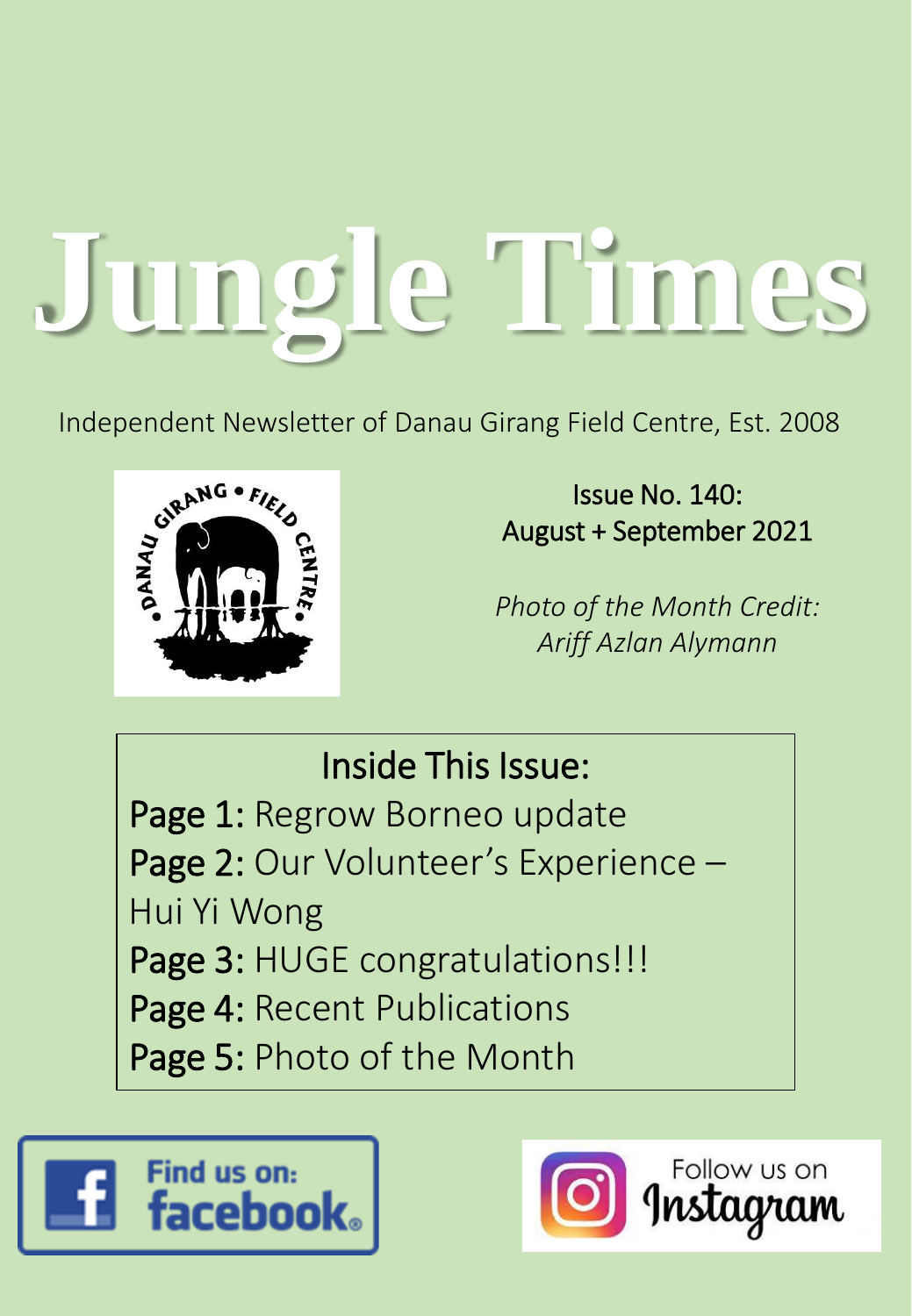# Regrow Borneo Update!

We have now finished planting in Kaboi Lake 2.0 and Laab Swamp 1.0. Additionally, we have finished tagging and measuring 458 saplings in our 50x50 botanic plot in Kaboi Stumping 1.0. We are currently tagging the saplings in Laab Swamp 1.0. Recently our plots in Kaboi Stumping and Kaboi Lake were flooded, and we had to retrieve all our camera traps. However, some we could not collect because water was so high it was up to hip height! Oh, and we captured sunbears on our camera traps! Just the once but it was a mother with her cub!



*(Left) The rear end of a female sun bear.*

*(Right) The rear end of a cub sunbear following their mother.*

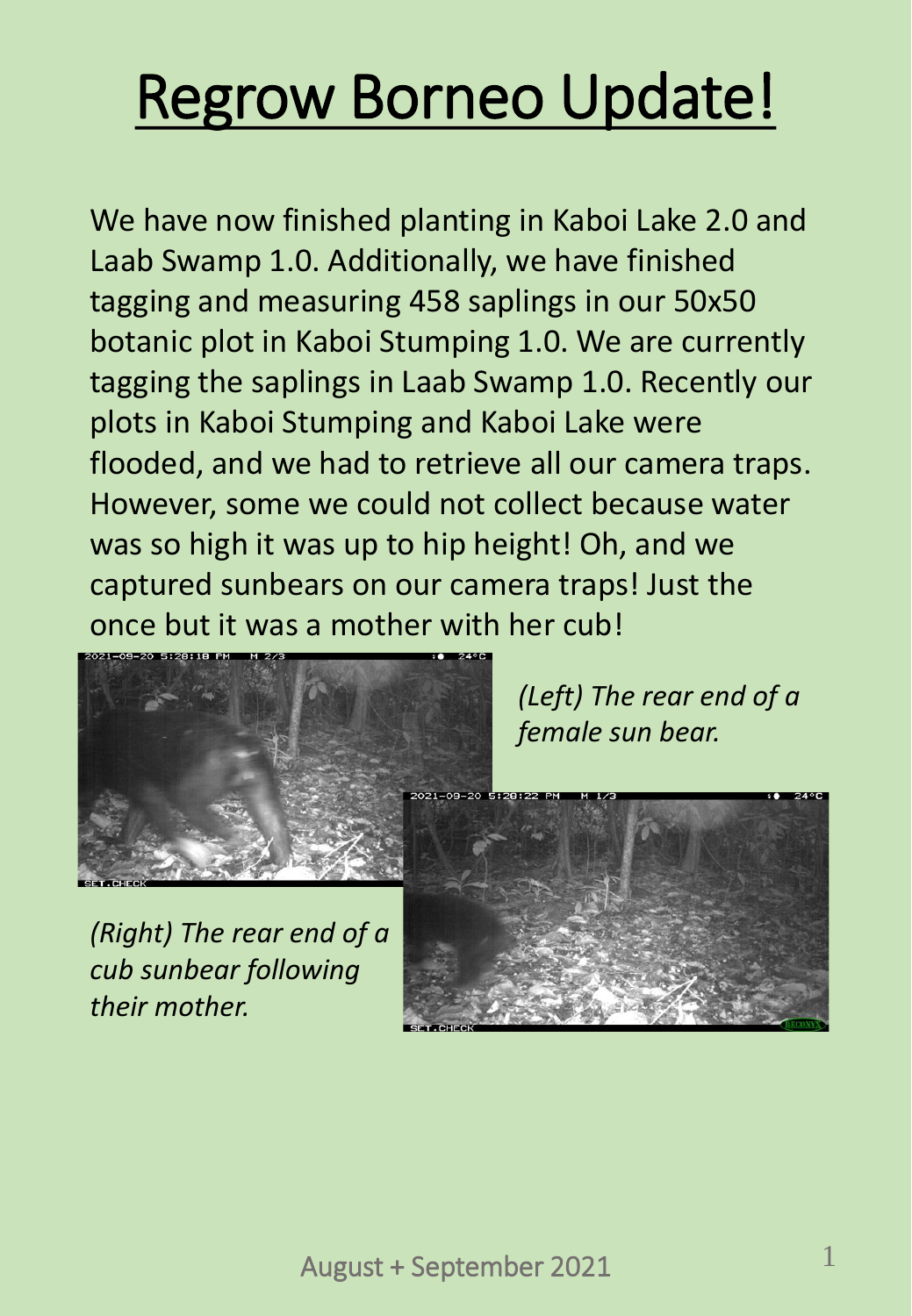#### **Our Volunteer's Experience – Hui Yi Wong**

We recently received 1 intern from UNIMAS as well as 3 volunteers from Malaysia through the Roots and Shoots Malaysia Award. Hui Yi Wong, one of the 3 volunteers gave us an insight as to what she had been up to at DGFC.:

"I still remember the day I arrived in DGFC, carrying my heavy baggage into the forest after a long journey from Kota Kinabalu, thinking how am I going to survive the next few weeks here without my comfy bed and the Internet. It turned out that this is the place where I spent my best time of the year, a beautiful place surrounded with nature.

There is never a dull moment here in DGFC. Every day, I get to experience and learn new things by participating in various projects. I learnt to track pangolins using a radio telemetry device which allows us to observe their movement patterns within their habitat range. Besides, I also assisted in hornbill research involving passive acoustic monitoring, as well as pangolin and flat-headed cat sleeping site studies. I gained hands-on experience in setting camera traps and cage traps too. Furthermore, I helped in making tree tags, measuring the growth of saplings, and tagging saplings for the Regrow Borneo Project. I also enjoyed looking for bats in tree holes and learning to identify frog and bird species.

Nowadays, unsustainable development leading to deforestation and habitat fragmentation is pushing wildlife to the brink of extinction. It is time for us to realize that we should never take nature for granted. I personally feel that Regrow Borneo is a very meaningful project. Other than restoring the forest of Borneo, it also provides job opportunities to the local communities. I am also truly inspired by the passion and determination that the researchers in DGFC have for wildlife conservation despite that it is a long and challenging journey. It almost feels like we could never see the light at the end of the tunnel . However, we should always keep in mind that every little effort matters. Together, we can make a change for a better world.

This 26-day volunteering journey has been awesome. To all the amazing people that I've met over the past few weeks in DGFC: Shannon, Taty, Tini, Tim, Tracia, Acap, Maz, Dr. Benoit, Elisa, Maca, Kak Kila and kiddos, Alut, Koko, Pak Cik Samsir, Uncle Lee, Peter, thank you for making my volunteering journey full of joy and laughter. I will definitely cherish the wonderful moments we had together.



With love, Hui"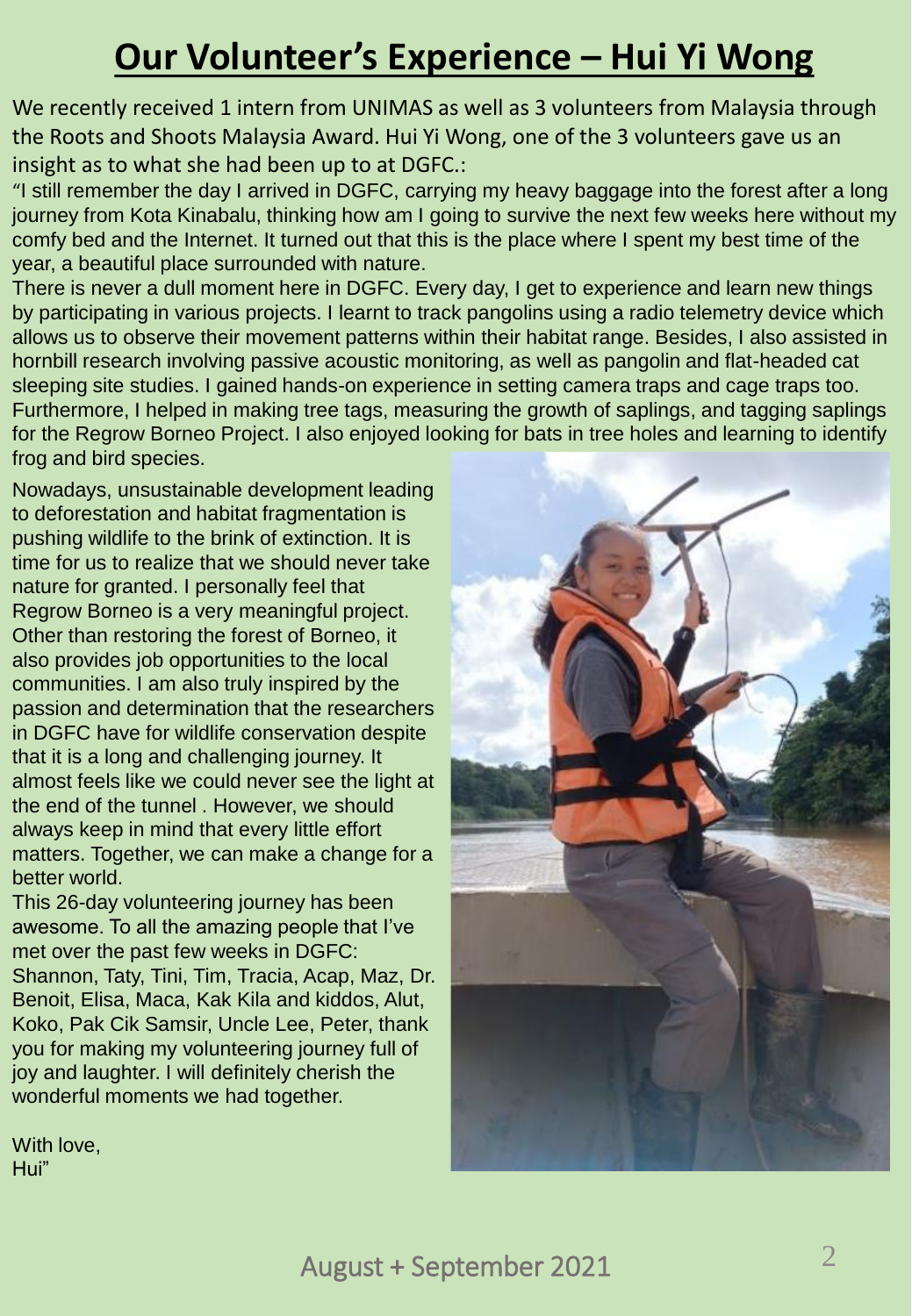#### **HUGE congratulations!!!**

The entire DGFC team congratulates Dr Milena Salgado Lynn, our Scientific Advisor, Health and Safety Officer, and Coordinator of the Genetic Research and Forensic Units at the Wildlife Health Genetic and Forensic Laboratory for being recognised as a "Distinguished Mexican" by the Embajada de México en Malasia - Embassy of Mexico in Malaysia and the Instituto de los Mexicanos en el Exterior SRE. This recognition is granted to those Mexicans who "have lived at least 5 consecutive years abroad and have demonstrated to have an outstanding career in any field of human

endeavour".

Mexican ambassador to Malaysia, Edmundo Font said that "It is an honour and a privilege to grant this recognition and medal to a Mexican woman who has developed her passion in the sciences and who demonstrates that the talent from our country transcends borders", and we are all very proud.



Milena Salgado Lynn at a workshop on illegal wildlife trade in Sabah. (Milena Salgado Lynn pic)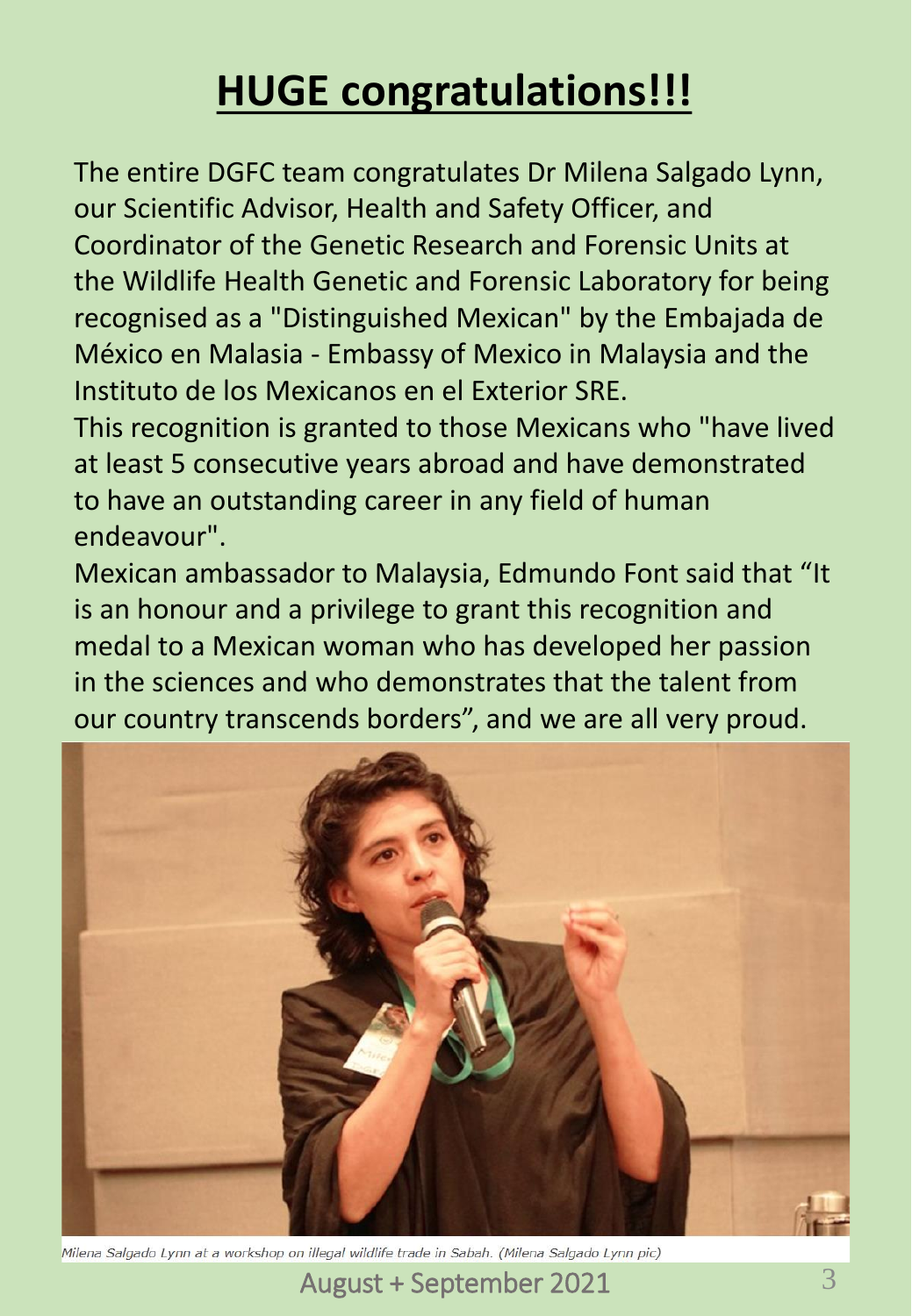### Recent Publications

Our ex-PhD student Dr Dave Kurz just published one of his chapters in People and Nature journal: Kurz DJ, Saikim FH, Justine VT, Bloem J, Libassi M, Luskin MS, Withey LS, Goossens B, Brashares JS, Potts MD, 2021. Transformation and endurance of Indigenous hunting: Kadazandusun-Murut bearded pig hunting practices amidst oil palm expansion and urbanization in Sabah, Malaysia. The research shows that bearded pigs still play important cultural and dietary roles in Indigenous Kadazandusun-Murut communities in Sabah.

The paper is Open Access and can be downloaded at the following link: [http://doi.org/10.1002/pan3.10250](https://doi.org/10.1002/pan3.10250?fbclid=IwAR23M34kDptgtVnq2yFL3U4zACgT5b8JE8zoXkBbhVKiKXm7HyLyQkLwB04)



BESJOURNALS.ONLINELIBRARY.WILEY.COM

**Transformation and endurance of** Indigenous hunting: Kadazandusun-Mur...

A free Plain Language Summary can be found within the Supporting Information of this article.

ĭ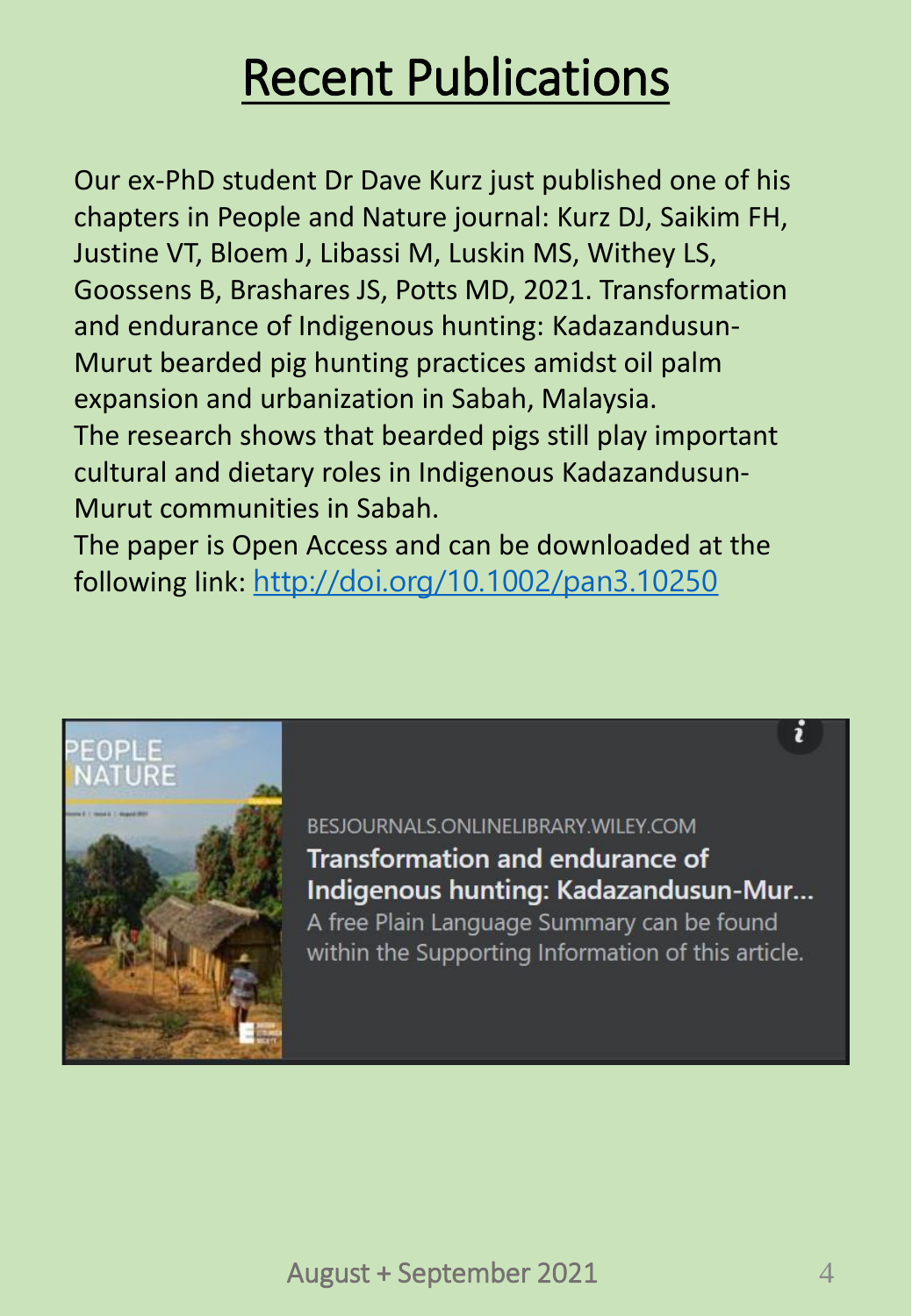## Photo of the **Month**

August + September 2021